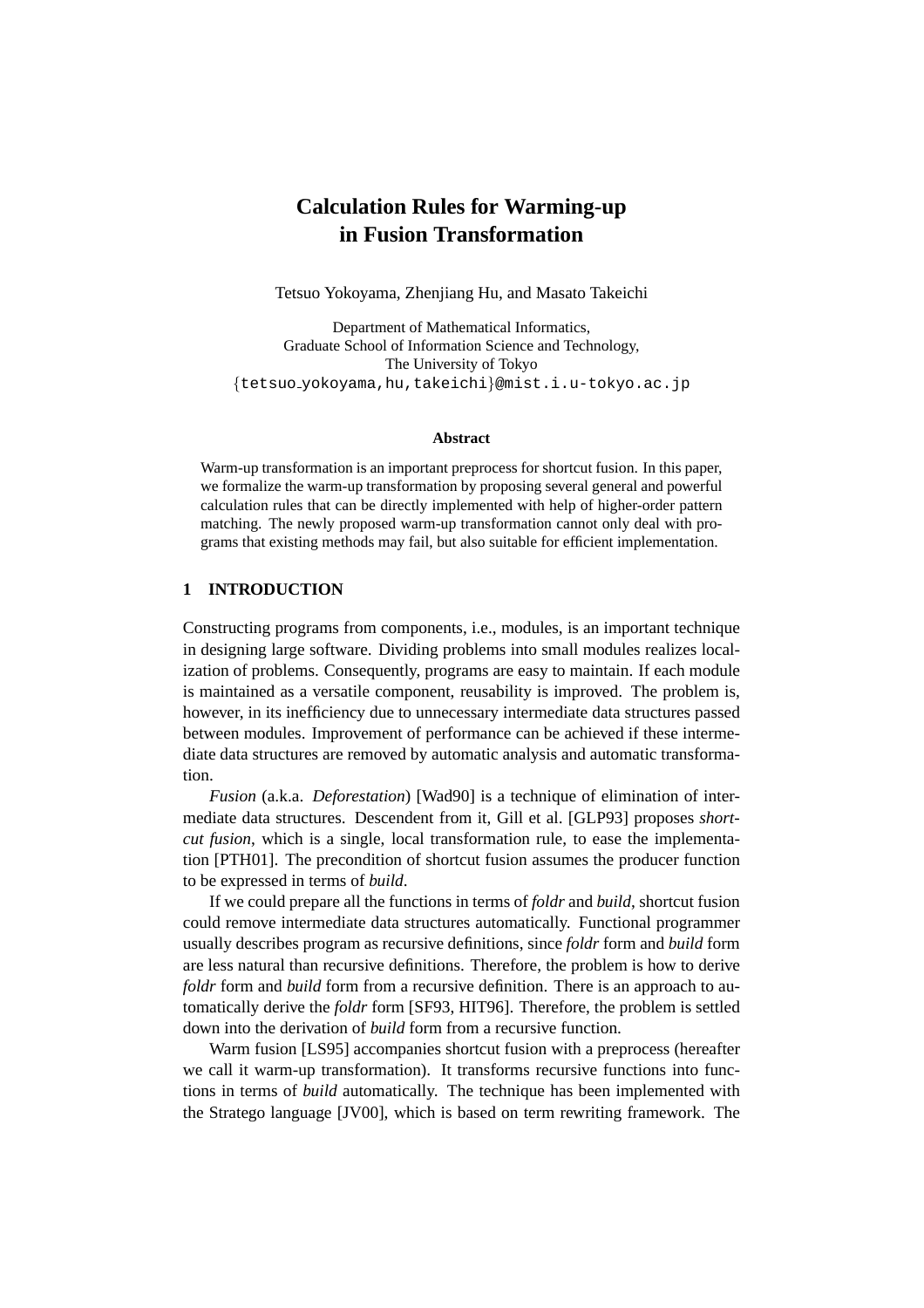implementation of warm fusion, however, appears to be complex. There is another approach which derives the *build* form through type inference [Chi99, Chi00]. This approach is easier to implement and is able to transform more list producing functions into the *build* form than Launchbury and Sheard's approach [LS95]. But, the implementation of this approach is still complicated.

In this paper, we formalize the warm-up transformation by proposing several general and powerful calculation rules that can be directly implemented with help of higher-order pattern matching. The newly proposed warm-up transformation cannot only deal with programs that existing methods may fail, but also suitable for efficient implementation.

#### **2 WARM-UP TRANSFORMATION**

In this section, we formalize the warm-up transformation in the calculational form. Throughout the paper, we use Haskell notation [Bir98].

The warm-up transformation is to transform recursive programs into constructorabstraction form (e.g. *build*). Consider, for example, the familiar *map* function, which applies a function to each element of a list.

$$
\begin{array}{rcl}\n\text{map } f \, \parallel & = & \parallel \\
\text{map } f \, (x : xs) & = & f \, x : \text{map } f \, xs\n\end{array}
$$

This function produces two constructors (:) and []. To abstract these constructors, we introduce function *build*:

$$
build\ g = g(:)]
$$

where function *g* builds up a list with the two data constructors of list. The result of the warm-up transformation of function *map* is

map 
$$
f = \lambda xs
$$
. build  $(\lambda c \, n$ . fold  $r(c \circ f) \, n \, xs)$ 

Here, function *foldr*  $(\oplus)$  *e* is a useful Haskell function, which essentially replaces constructors (:) and  $\parallel$  in a given list with  $(\oplus)$  and *e* respectively.

*foldr* (
$$
\bigoplus
$$
)  $e[]$  =  $e$   
*foldr* ( $\bigoplus$ )  $e(x:xs)$  =  $x \bigoplus$  *foldr* ( $\bigoplus$ )  $e xs$ 

The warm-up transformation is followed by the well-known optimization technique, *shortcut fusion*, defined as follows<sup>1</sup>.

## **Lemma 1 (Shortcut fusion [GLP93]).**

*foldr*  $k z$  (*build*  $g$ ) =  $g k z$ 

<sup>1</sup>Strictly speaking, we need certain type restriction on *g*.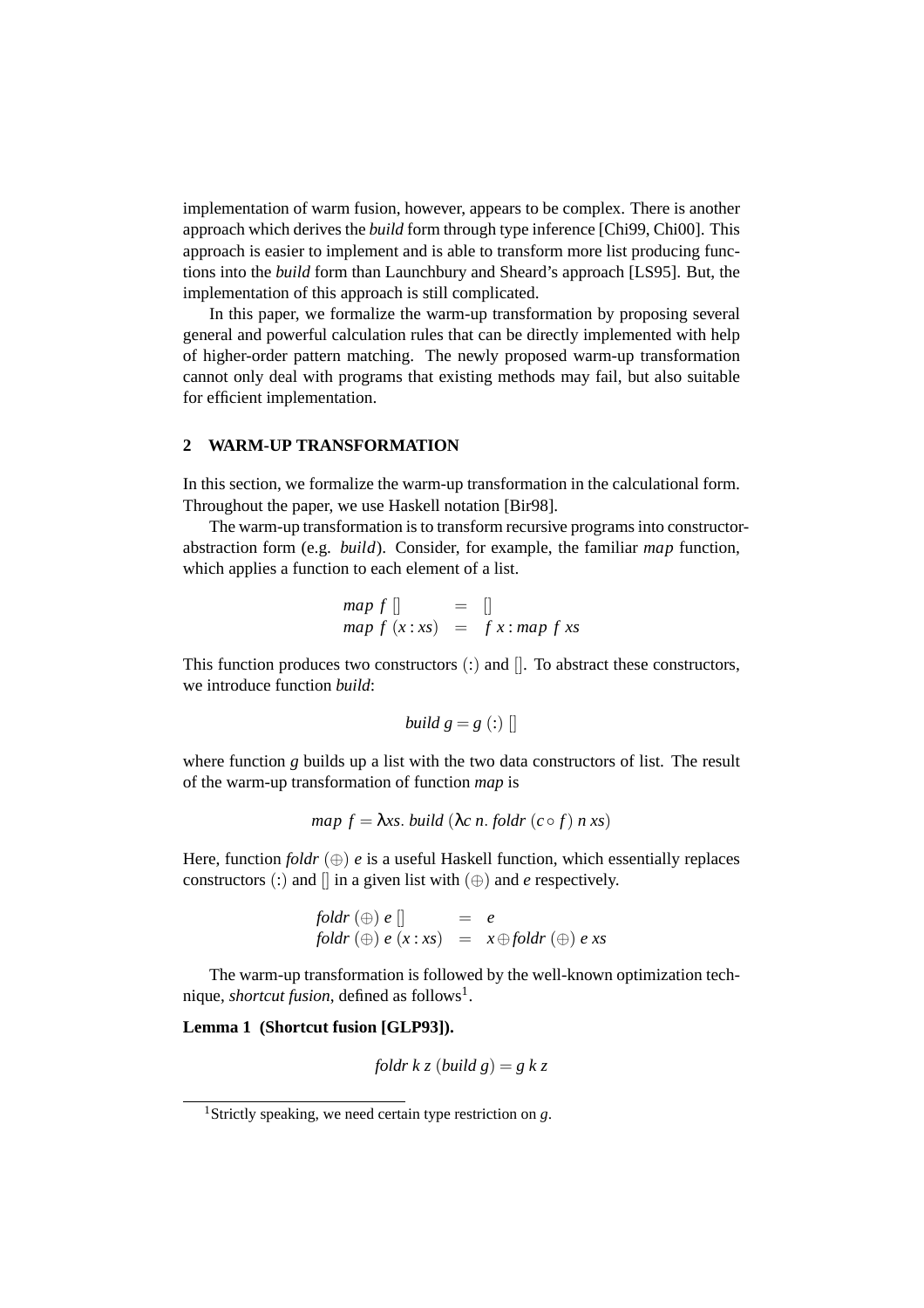Instead of producing list by passing  $\langle \cdot \rangle$  and  $\parallel$  to g and then replacing list constructors  $\therefore$  and  $\parallel$  with  $k$  and  $\zeta$  respectively, we do not produce any list constructor but directly pass *k* and *z* to function *g*.

To see how the shortcut deforestation rule works, consider the following program:

*sum* (*map f xs*)

where *sum* is a function of computing summation of a given list:

$$
sum = foldr (+) 0
$$

In GHC, at the compile time, the shortcut fusion rule is applied in the following way by term rewriting with the simple traversing strategy.

*sum* (*map f xs*) = { Inline *sum* and *map* } *foldr* (+) 0 (*build* (λ*c n*. *foldr* (*c* ◦ *f*) *n xs*)) = { Shortcut Fusion } *foldr* ((+) ◦ *f*) 0 *xs*

While the function composition  $\textit{sum} \circ \textit{map} f$  is inefficient due to the intermediate data structure passed from *map* to *sum*, the result function does not have any intermediate data structure.

It may be surprising that any recursion can be trivially transformed into the *build* form. Given any function *f*, both producing and consuming lists, can be rewritten as

λ*xs*. *build* (λ*c n*. *foldr c n* (*f* (*foldr* (:) [] *xs*)))

However, this introduces an intermediate data structure passing from *f* to *foldr c n*. If we can fuse *foldr*  $c \, n$ ,  $f$ , and *foldr*  $(:)$   $\parallel$ , we may optimize the code. This can be applied by the following lemma.

**Lemma 2 (Promotion).**

$$
f z = e
$$
  

$$
f (x \odot xs) = x \oplus f xs
$$
  

$$
f \circ foldr (\odot) z = foldr (\oplus) e
$$

The promotion lemma gives the condition to fuse two functions. Function *f* is merged into function *foldr* and the result is also *foldr* form. If  $(\odot)$  and *z* are (:) and [], this is merely the definition of the inductive recursive function on list. Then, if *f* is inductive recursive function and we can find  $(\odot)$  and *e* satisfying the above conditions, the warm-up transformation problem is settled down into the problem to fuse

*foldr*  $c$  *n* $\circ$  *foldr*  $(\oplus)$   $e$ .

The promotion lemma is applicable to the composition. But, since the left function of the function composition is always function *foldr c n*, we can specialize the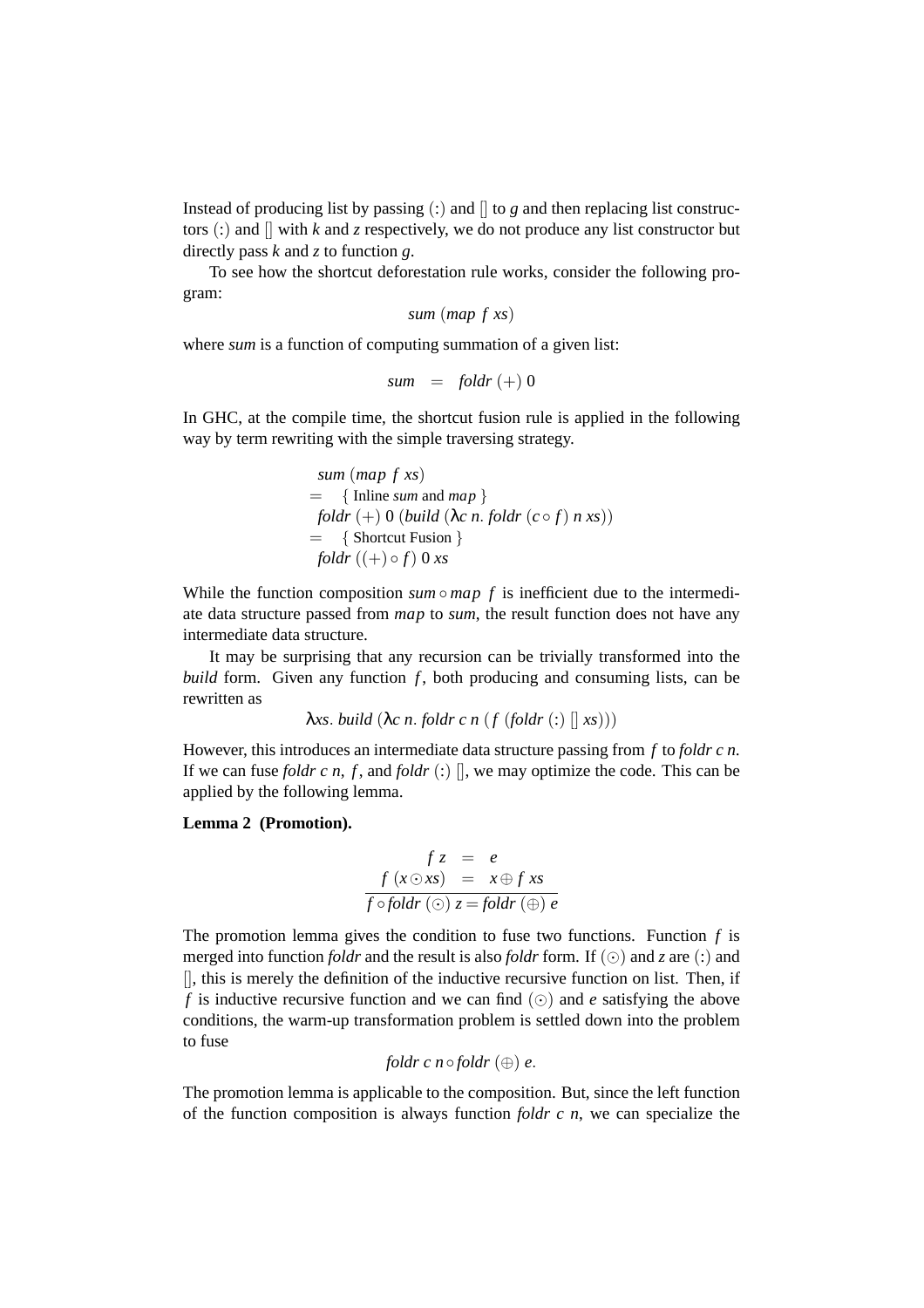theorem by using the fact. The theorem varies according to the form of the right *foldr*; we call that the function *foldr* is the first-order if it takes three arguments, and is the second-order if it takes the extra argument. We show the first-order case in the next subsection and show the second-order case in the following subsection.

#### **2.1 First-order Warm-up Transformation**

When the right *foldr* takes three arguments, we can use the first-order warm-up transformation theorem. Before stating and proving the theorem, we prepare the calculation lemma for fusing two *foldr*'s.

#### **Lemma 3 (First-order Promotion of Two** *foldr***'s).**

$$
\begin{array}{rcl}\n\lambda c \ n. \ foldr \ c \ n \ e & = & e' \\
\hline\n\lambda c \ n. \ foldr \ c \ n \ (x \oplus xs) & = & x \otimes \lambda c \ n. \ foldr \ c \ n \ xs \\
\hline\n\lambda c \ n. \ foldr \ c \ n \ (foldr \ (\oplus) \ e \ xs) = foldr \ (\otimes) \ e' \ xs\n\end{array}
$$

**Proof.** Instantiate *f* in Lemma 2 into  $\lambda xs \, c \, n$ . *foldr*  $c \, n \, xs$ .

It is worth noting that in the second premise the two *foldr*s can take different arguments. A first-order function which takes a list and returns a list can be transformed into the *build* form by the following theorem.

#### **Theorem 4 (First-order Warm-up Transformation).**

$$
f [] = e
$$
  
\n
$$
f (x : xs) = x \oplus f xs
$$
  
\n
$$
\lambda c n. foldr c n e = e'
$$
  
\n
$$
\frac{\lambda c n. foldr c n (x \oplus xs) = x \otimes \lambda c n. foldr c n xs}{f = \lambda xs. build (foldr (\otimes) e' xs)}
$$

**Proof.** See Appendix A.

The input function *f* is transformed into *build* form; the new operators  $(\otimes)$  and  $e'$  are produced by the preconditions. Function *foldr* in the argument of *build* is higher-order and takes extra two arguments which abstract constructors. We show the application of this theorem to a function in the recursive definition.

*Example 5 (reverse).* Consider the following function to reverse a list:

*reverse*  $\begin{bmatrix} \end{bmatrix} = \begin{bmatrix} \end{bmatrix}$ *reverse*  $(x : xs) = reverse$  *reverse*  $xs + [x]$ **where**  $xs + ys = build$  ( $\lambda c$  *n. foldr c* (*foldr c n ys*)  $xs$ )

For simplicity, we assume  $(+)$  is already in the *build* form. By Theorem 4 with these conditions, we obtain

*λxs. build* (*foldr* (λ*x p c' n'. p c'* (*c' x n'*)) (λ*c' n'. n'*) *xs*)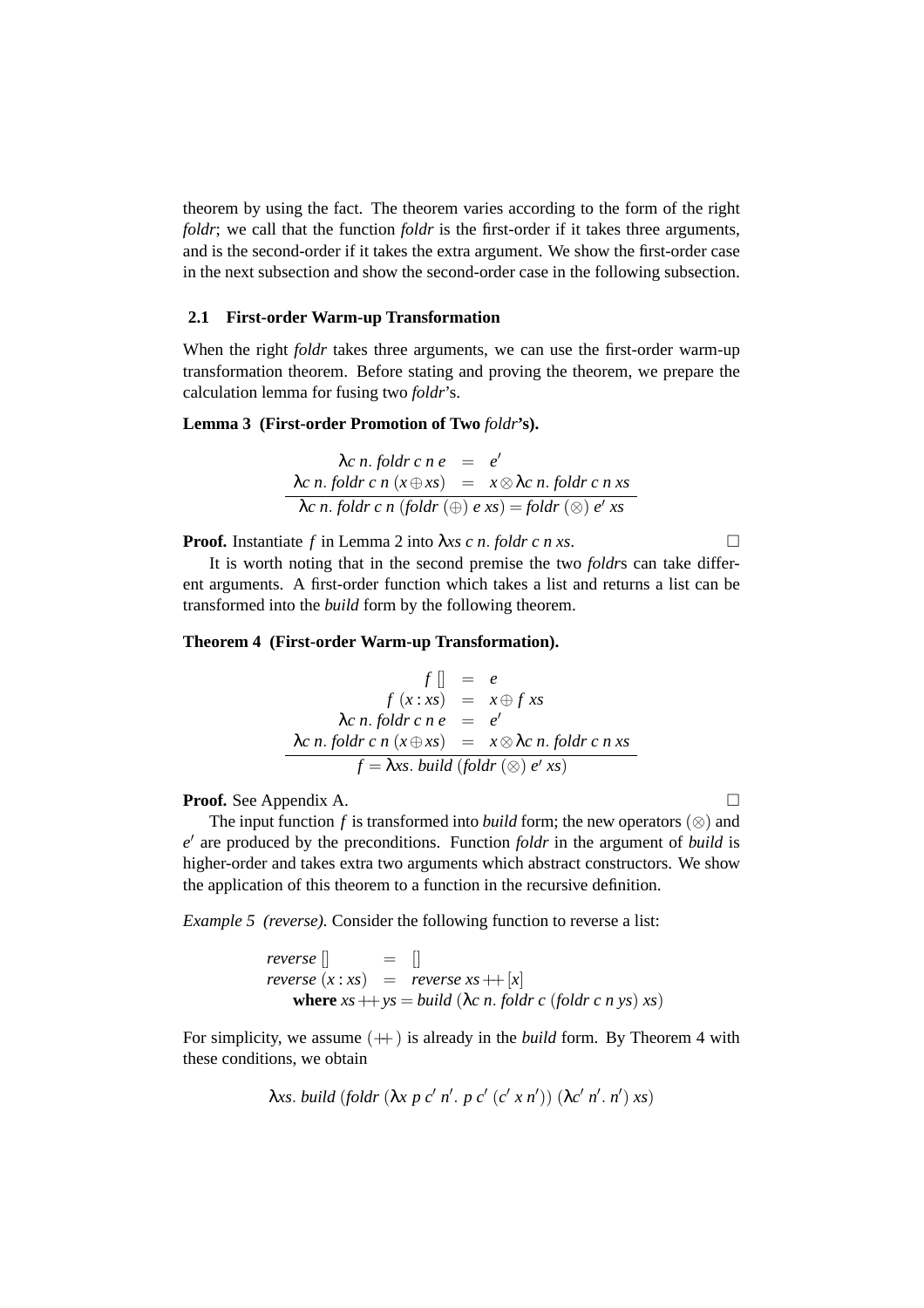Remarkably, in the first argument of  $foldr$ ,  $c'$  is passed to  $p$  without any computation. Thus, we can pass this operator directly to the argument of *foldr*, rather than through the accumulation parameter. This transformation can be as an instantiation of the promotion lemma.

#### **Lemma 6 (Removing Accumulation Parameters).**

$$
e c = e'
$$
  
\n
$$
(a \oplus x) c = a \otimes x c
$$
  
\n
$$
\overline{foldr}(\oplus) e x s c = \overline{foldr}(\otimes) e' x s
$$

**Proof.** Instantiate *f* into  $\lambda f$ . *f c* of the promotion lemma results in this lemma.  $\Box$ 

The accumulation parameter  $c$  is removed and *foldr* in the right hand side takes the one smaller number of arguments than that in the left hand side.

Back to the example, the inner *foldr* can be simplified by Lemma 6. We obtain *build* form of function *reverse*:

*reverse* = 
$$
\lambda
$$
*xs. build* ( $\lambda$ *c. foldr* ( $\lambda$ *x p r. p* (*c x r*)) *id xs*).

It is worth noting that this result can not be obtained by applying the promotion lemma to

*foldr*  $c$  *n*  $\circ$  *foldr*  $(\lambda x r r + |x|)$  [].

#### **2.2 Second-order Warm-up Transformation**

In the previous subsection, we have seen function *reverse* has been warm-up transformed by Theorem 4. On the other hand, the following linear time reverse function can not be transformed.

*lrev xs* = *lrev*<sup>0</sup> *xs* [] *lrev*<sup>0</sup> [] *ys* = *ys lrev*<sup>0</sup> (*x* : *xs*) *ys* = *lrev*<sup>0</sup> *xs* (*x* : *ys*)

This is because *lrev* has an accumulation parameter.

Hu et al. [HIT99] formulate systematic treatment of accumulations when function with accumulation is second-order catamorphisms, generalization of *foldr*. They give calculation theorems for treating accumulations. We adapt their accumulation promotion theorems to warm-up transformation as the following two lemmas in the sense that the both functions of the function composition is always described in terms of *foldr*, and we make the patterns in the theorem more suitable for higher-order matching.

There are two ways to make the promotion lemma second-order, instantiating  $f$  as (*foldr*  $c$  *n* $\circ$ ) and ( $\circ$ *foldr*  $c$  *n*). First, we show the former.

**Lemma 7 (Second-order Fusion of Two** *foldr***'s).**

$$
\begin{array}{rcl}\n\text{foldr c'}\ n' \circ e & = & e' \, c' \, n' \\
\text{foldr c'}\ n' \circ (a \oplus r) & = & (a \otimes (\lambda c'' \, n'' \cdot \text{foldr c''} \, n'' \circ r)) \, c' \, n' \\
\text{foldr c} \ n \circ \text{foldr} \ (\oplus) \ e \, xs = \text{foldr} \ (\otimes) \ e' \, xs \, c \, n\n\end{array}
$$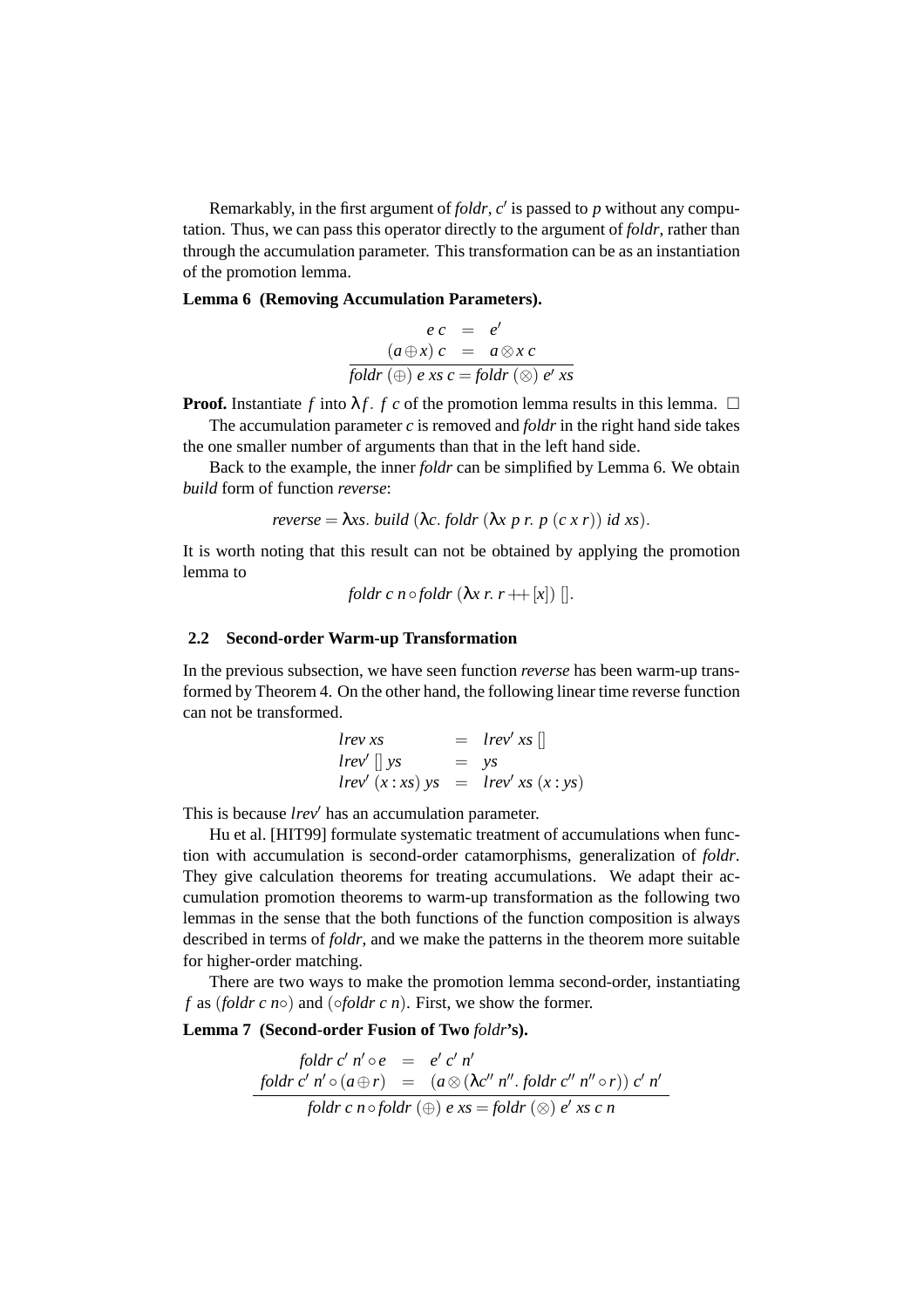This lemma is used to prove the following theorem.

**Theorem 8 (Second-order Warm-up Transformation 1).**

$$
f [] = e
$$
  
\n
$$
f (x : xs) = x \oplus f xs
$$
  
\n
$$
folder c' n' \circ e = e' c' n'
$$
  
\n
$$
\underline{folder c' n' \circ (a \oplus r) = (a \otimes (\lambda c'' n'' \cdot foldr c'' n'' \circ r)) c' n'}
$$
  
\n
$$
f = \lambda xs ys. build (\lambda c n. foldr (\otimes) e' xs c n ys)
$$

The proof is done in a similar way as Theorem 4. As in Theorem 4, the input function *f* is transformed into *build* form. In this case, the input function takes the extra argument for accumulation, though.

We show the example that Chitil's approach [Chi99] cannot derive *build* form.

*Example 9.* Consider computing reverse of the longest increasing prefix.

$$
dec xs = dec' xs (-\infty)
$$
  
\n
$$
dec' [] = []
$$
  
\n
$$
dec' (x : xs) y = \textbf{if } x > y \textbf{ then } dec' xs x ++ [x] \textbf{ else } []
$$

For example,  $dec$   $[1,3,5,4,2]$  returns  $[5,3,1]$ . Function  $dec'$  can be described as a function  $foldr$  ( $\oplus$ ) *e* over a list where

$$
\begin{array}{rcl}\ne & = & \lambda_-\left[\right] \\
x \oplus p & = & \lambda y.\text{ if } x > y \text{ then } p x \text{++[}x \text{]} \text{ else } \text{]} \end{array}
$$

This is a second order *foldr* in the sense that it takes a list to yield a second-order function. Using these operators, we obtain

$$
e' c' n' = \lambda_-, n'
$$
  

$$
(x \otimes r) c' n' = \lambda y.
$$
 if  $x > y$  then  $r c' (c' x n') x$  else  $n'$ 

By Theorem 8, we obtain

$$
dec = \lambda xs. \text{ build } (\lambda c \text{ } n. \text{ fold } r (\lambda a \text{ } r \text{ } c \text{ } n \text{ } y. \text{ if } a > y \text{ then } r \text{ } c \text{ } (c \text{ } a \text{ } n) \text{ } a \text{ else } n)
$$
\n
$$
(\lambda c \text{ } n \text{ } \dots \text{ } n) \text{ } xs \text{ } c \text{ } n \text{ } (-\infty))
$$

Lemma 6 simplifies the arguments of function *foldr*, and finally we obtain

$$
dec = \lambda xs. \text{ build } (\lambda c \text{ } n. \text{ fold } r \text{ } (\lambda a \text{ } r \text{ } n \text{ } y. \text{ if } a > y \text{ then } r \text{ } (c \text{ } a \text{ } n) \text{ } a \text{ else } n)
$$
\n
$$
(\lambda n \dots n) \text{ } xs \text{ } n \text{ } (-\infty))
$$

Since at the each recursion the accumulation parameter *n* is changed, we can not apply Lemma 6 anymore.

As mentioned in the above, there is another instantiation of the promotion theorem into the second-order promotion lemma; here, we instantiate *f* as (◦*foldr c n*). We use the fusion lemma as the reverse direction in the sense that a single *foldr* is decomposed into two functions *g* and *foldr*. The aim of this lemma is to sweep out all the constructor abstraction variables *n* and *c* into an accumulation parameter.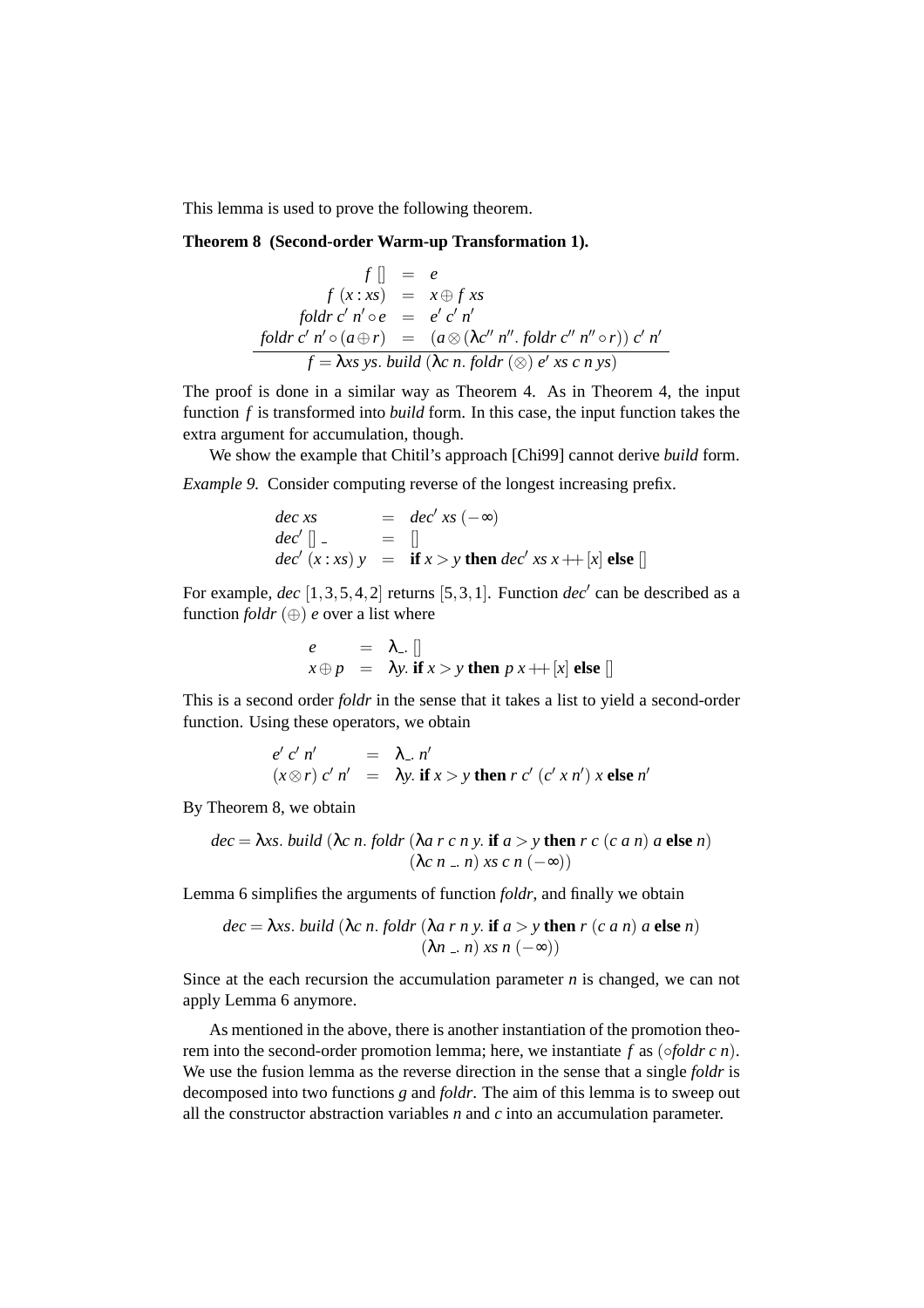**Lemma 10 (Pushing Computation into Accumulation Parameter).**

$$
er = e' (folder cn r)
$$
  
\n
$$
\frac{a \oplus (a_2 \circ foldr c' n') = (a \otimes a_2) \circ foldr (d_2 c' n' a) (d_1 c' n' a)}{foldr (\oplus) e xs = g \circ foldr c'' n''}
$$
  
\nwhere  $(g, (c'', n'')) = foldr (\oslash (e', (c, n)) xs$   
\n $x \oslash (xs_1, (c', n')) = (x \otimes xs_1, (d_2 c' n' x, d_1 c' n' x))$ 

**Proof.** See Appendix B. □

This lemma is used to prove the following theorem.

**Theorem 11 (Second-order Warm-up Transformation 2).**

$$
f[] = e
$$
  
\n
$$
f(x:xs) = x \odot f xs
$$
  
\n
$$
foldr c n \circ (a \odot r) = a \oplus (foldr c n \circ r)
$$
  
\n
$$
foldr c n \circ e = e' \circ foldr c n
$$
  
\n
$$
a \oplus (a_2 \circ foldr c n) = (a \otimes a_2) \circ foldr (d_2 c n a) (d_1 c n a)
$$
  
\n
$$
f = \lambda xs r. build (\lambda c n. let (g, (c'', n'')) = foldr (\oslash (e', (c, n)) xs
$$
  
\n
$$
x \oslash (xs_1, (c', n')) = (x \otimes xs_1, (d_2 c' n' x, d_1 c' n' x))
$$
  
\n
$$
in g (foldr c'' n'' r))
$$

**Proof.** See Appendix C.

This theorem can abstract constructors in the accumulation parameters. To show it, we borrow the following example from [Voi02]. Warm fusion rewriting rule in [LS95] without binding higher-order variables during term rewriting and some trick, and type inference base warm-up transformation [Chi99] are not applicable to the function.

*Example 12 (Partition).* Consider a function partitioning a given list *xs* according to some predicate *p*.

part 
$$
p xs = \text{let } f \rvert z s = zs
$$
  
\n $f(x : xs) zs = \text{if } p x \text{ then } x : f xs zs$   
\nelse  $f xs (zs + \rvert x)$   
\n $\text{in } f xs \rvert$ 

For example, *part even* [1,2,3,4,5,6] returns [2,4,6,1,3,5]. We can apply Theorem 11 to function *f* . By higher-order matching, we have

$$
e z s = z s
$$
  
( $x \odot r$ )  $z s =$  if  $p x$  then  $x : r z s$  else  $r (z s + |x|)$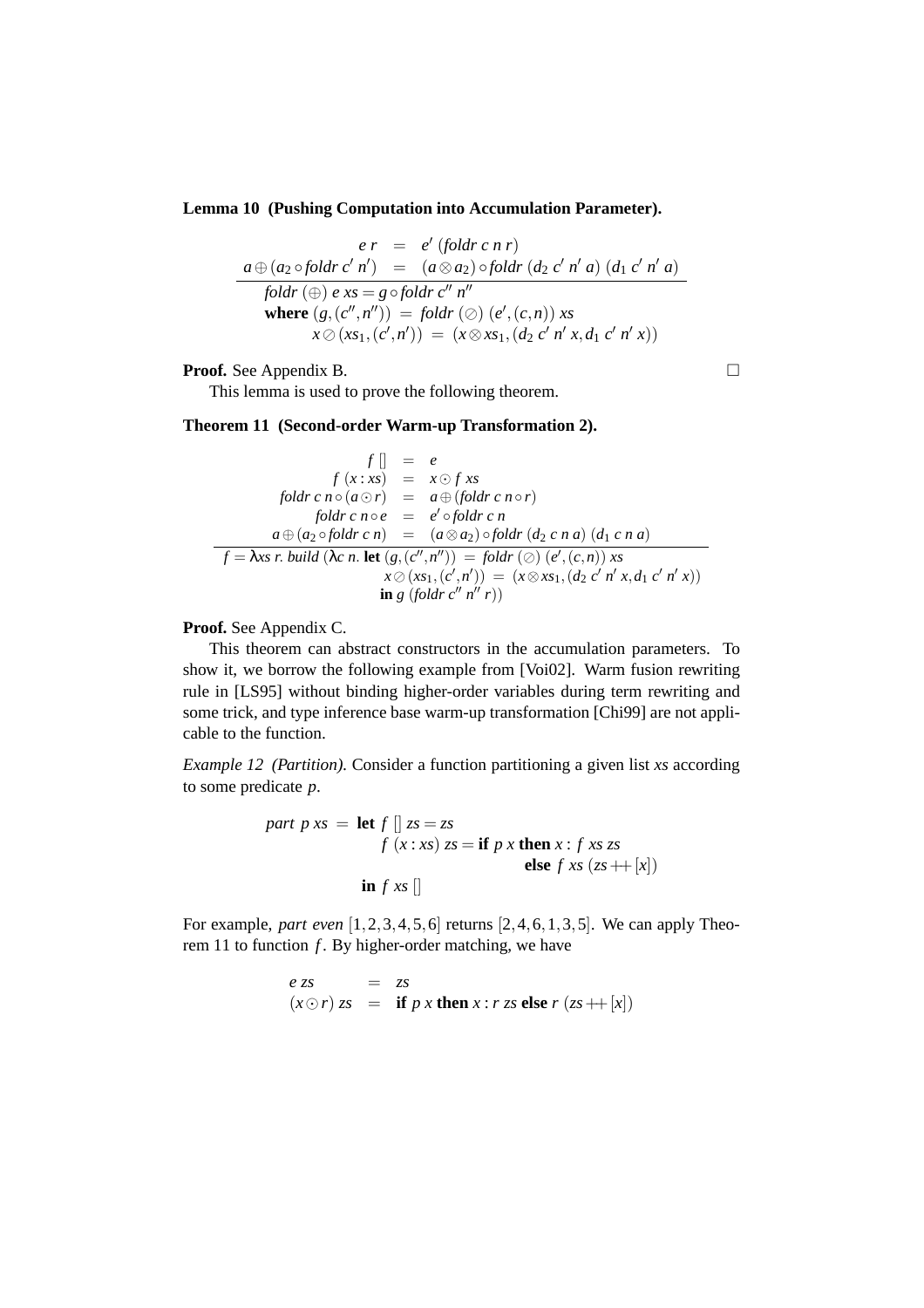Then, we calculate

*foldr*  $c$   $n \circ (x \odot r)$  $= \{$  Definition of  $(\odot)$  } *foldr c*  $n \circ (\lambda z)$ . **if**  $p \times \textbf{then } x : r \times \textbf{else} \ r \times (z \times \textbf{then} \ |x|)$  $= \{ \eta$ -expansion and Definition of  $(\odot)$  }  $λ$ *zs*. *foldr c n* (**if** *p x* **then** *x* : *r zs* **else** *r* (*zs* ++[*x*])) = { Distribute *foldr c n* over if statement }  $λ$ *zs*. **if** *p x* **then** *foldr c n* (*x* : *r zs*) **else** *foldr c n* (*r* (*zs* ++[*x*])) = { Definition of *foldr* }  $λ$ *zs*. **if** *p x* **then** *c x* (*foldr c n* (*r zs*)) **else** *foldr c n* (*r* (*zs* ++[*x*]))

Matching the result with  $a \oplus (foldr \ c \ n \circ r)$  gives

$$
x \oplus r = \lambda z s
$$
. if  $p x$  then  $c x (r z s)$  else  $r (z s + |x|)$ 

For the fourth precondition, we calculate

*foldr* 
$$
c n \circ e
$$
  
= { Definition of  $e$  }  
*foldr*  $c n \circ (\lambda z s. z s)$   
= {  $\eta$ -expansion and Definition of (0) }  
*foldr*  $c n$ 

and obtain

$$
e'=\lambda z s. \ z s
$$

For the last precondition, we calculate

 $a \oplus (a_2 \circ foldr \circ n)$  $= \{$  Definition of  $(\oplus)$ }  $λ$ *zs*. **if** *p a* **then** *c a* (*a*<sub>2</sub> (*foldr c n zs*)) **else** *a*<sub>2</sub> (*foldr c n* (*zs* ++[*a*]))  $= \{$  Definition of  $(+) \}$  $λ$ *zs*. **if** *p a* **then** *c a* (*a*<sub>2</sub> (*foldr c n zs*)) **else** *a*<sup>2</sup> (*foldr c n* (*build* (λ*c n*. *foldr c* (*foldr c n* [*a*]) *zs*))) = { Shortcut Fusion }  $λ$ *zs*. **if** *p a* **then** *c a* (*a*<sub>2</sub> (*foldr c n zs*)) **else** *a*<sub>2</sub> (*foldr c* (*foldr c n* [*a*]) *zs*) = { Definition of *foldr* }  $λ$ *zs*. **if** *p a* **then** *c a* (*a*<sub>2</sub> (*foldr c n zs*)) **else** *a*<sub>2</sub> (*foldr c* (*c a n*) *zs*)  $=$   $\{ \star \}$  $λ$ *zs*. (**if** *p a* **then** *c*  $a \circ a$ <sub>2</sub> **else**  $a$ <sub>2</sub>) (*foldr c* (**if** *p a* **then** *n* **else** *c*  $a$  *n*) *zs*)

Matching the result with  $(a \otimes a_2) \circ foldr (d_2 \circ n \circ a) (d_1 \circ n \circ a)$  returns

 $a \otimes a_2$  = **if** *p a* **then**  $c$   $a \circ a_2$  **else**  $a_2$  $d_1 c n a =$  **if**  $p a$  **then**  $n$  **else**  $c a n$  $d_2 c n a = c$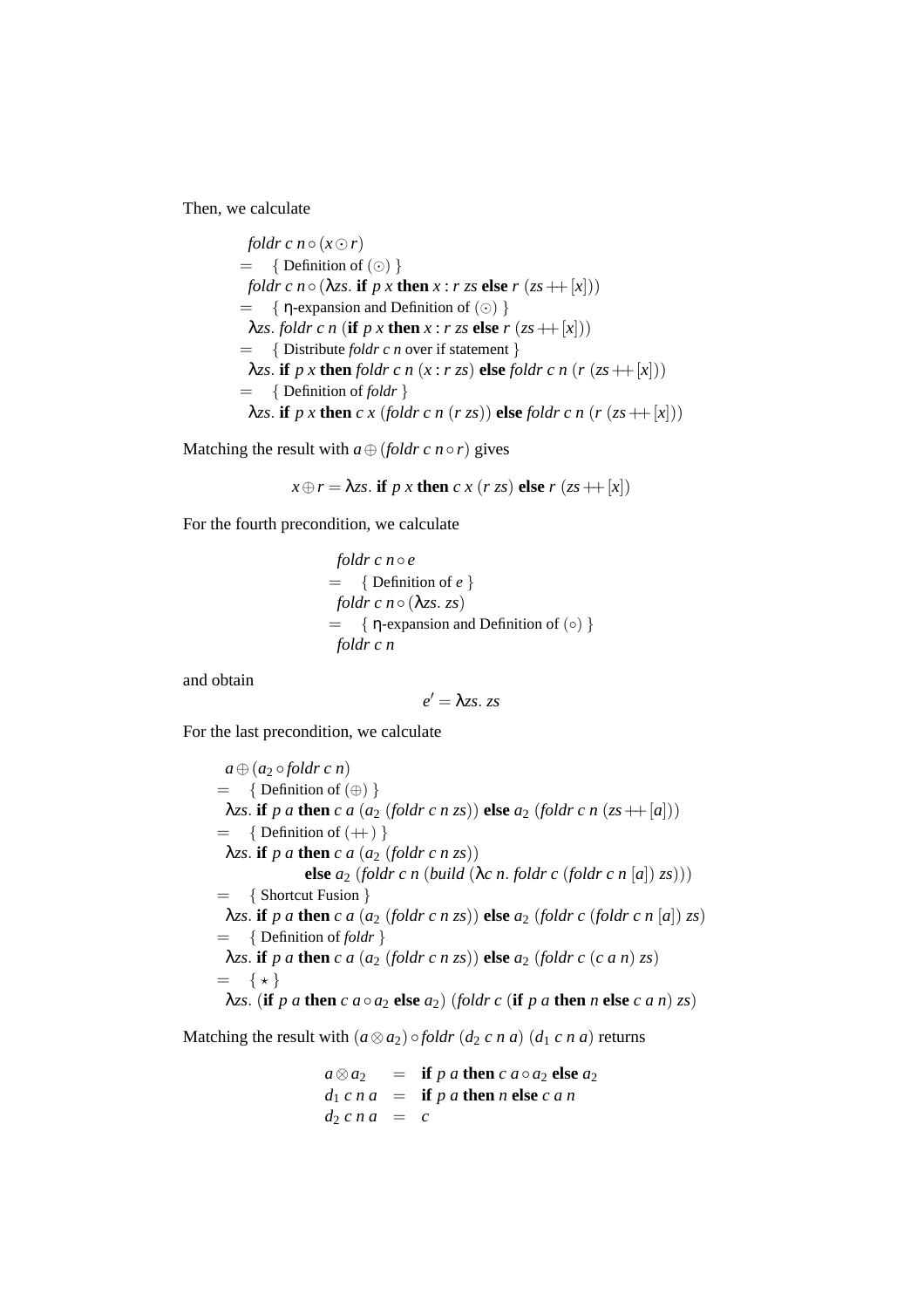By Theorem 11, we finally obtain

part 
$$
p
$$
  $xs = build$   $(\lambda c \, n. \text{ let } (g, (c'', n'')) = foldr \, (\oslash) (e', (c, n)) xs$   
\n $x \oslash (xs_1, (c', n')) = (\text{if } p \text{ a then } c' \text{ a} \circ a_2 \text{ else } a_2,$   
\n $(c', \text{if } p \text{ x then } n' \text{ else } c' \text{ x } n'))$   
\n $\text{in } g \, n'')$ 

At the every recursion of *foldr*, value  $c$  ( $c'$  or  $c''$ ) is not changed. Therefore, we can hoist this. At the moment, we can not formalize such hoisting in the calculational form. Using this human insight and hand calculation, we obtain

part 
$$
p
$$
 xs = build  $(\lambda c \, n. \text{ let } (g, n'') = foldr \, (\oslash) (e', n) \, xs$   
\n $x \oslash (xs_1, n') = (\text{if } p \, a \text{ then } c \, a \circ a_2 \text{ else } a_2,$   
\nif  $p \, x \text{ then } n' \text{ else } c' \, x \, n')$   
\n $\text{in } g \, n''$ 

It is worth noting that this function traverses the input list *xs* only once.

## **3 CONCLUSION**

We specify the warm-up transformation in calculation rules. We show that we can derive functions in the *build* form which the existing methods may fail to derive. These rules can be directly programmed as it is formalized owing to the expressive power of higher-order matching.

Warm-up transformation in calculation rules can be synthesized on the same formalism as fusion, tupling, accumulation, and parallelization described in calculation rules. We can write such transformations in the same way. We have implemented all the calculation rules in this paper by the Yicho system<sup>2</sup> [YHT05], and succeeded to test all the example except *part*. For function *part*, the splitting the **if** statement (the  $\star$  calculation) and the last transformation are not yet specified by calculation rules.

#### **REFERENCES**

- [Bir98] Richard Bird. *Introduction to Functional Programming using Haskell (second edition)*. Prentice Hall, 1998.
- [Chi99] Olaf Chitil. Type inference builds a short cut to deforestation. In *ACM SIGPLAN International Conference on Functional Programming*, volume 34, pages 249– 260, Paris, France, September 1999. ACM Press.
- [Chi00] Olaf Chitil. Type-Inference Based Short Cut Deforestation (nearly) without Inlining. In Chris Clack and Pieter Koopman, editors, *Proceedings of 11th International Workshop on Implementation of Functional Languages (1999)*, number 1868 in LNCS, pages 19–36, Netherlands, unknown 2000. Springer.

 $2$ Available at http://www.ipl.t.u-tokyo.ac.jp/yicho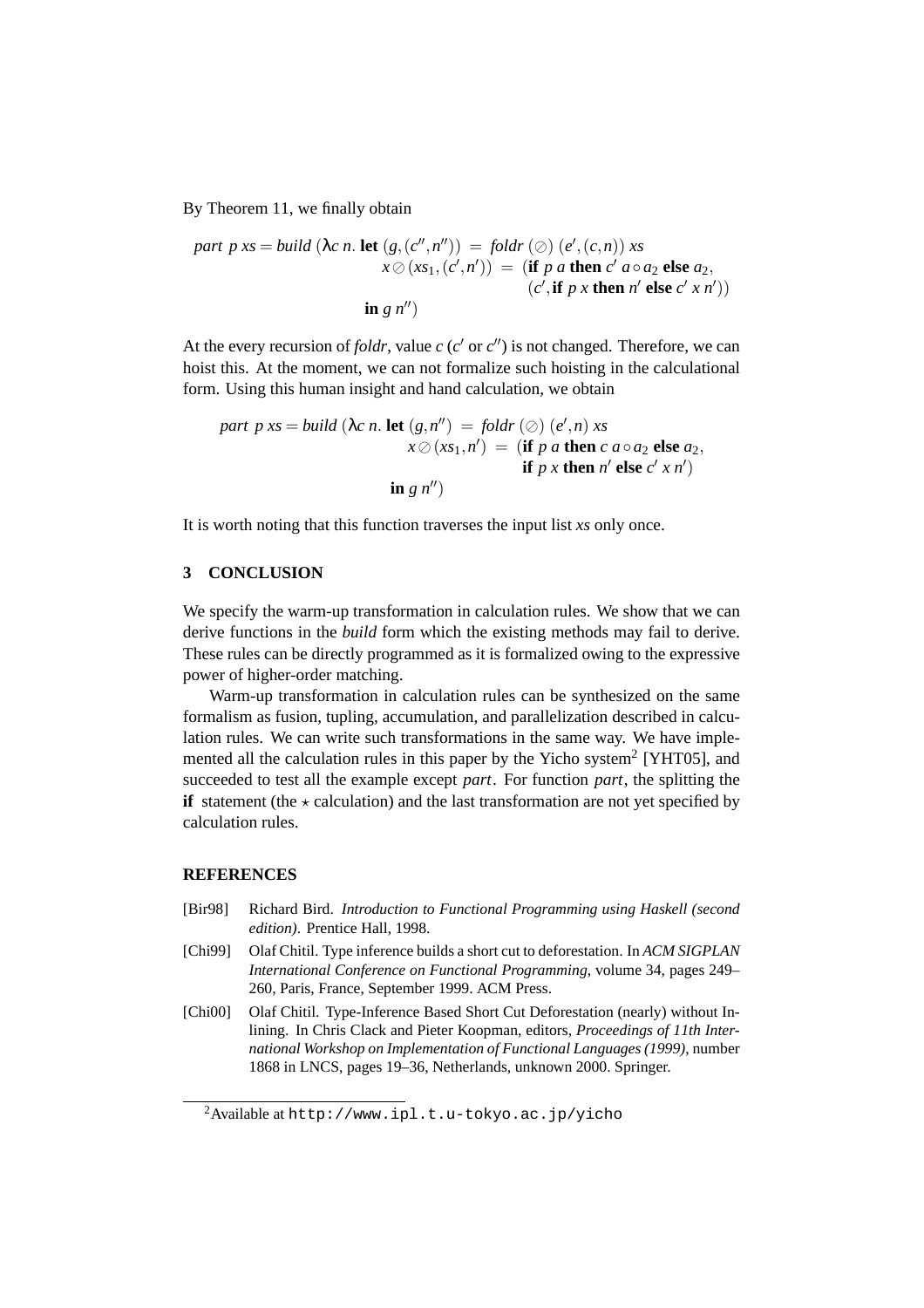- [GLP93] Andrew Gill, John Launchbury, and Simon L. Peyton Jones. A short cut to deforestation. In *Proceedings of the 6th International Conference on Functional Programming Languages and Computer Architecture (FPCA'93)*, pages 223– 232, Copenhagen, Denmark, June 1993. ACM Press.
- [HIT96] Zhenjiang Hu, Hideya Iwasaki, and Masato Takeichi. Deriving structural hylomorphisms from recursive definitions. In *ACM SIGPLAN International Conference on Functional Programming(ICFP'96)*, pages 73–82, 1996.
- [HIT99] Zhenjiang Hu, Hideya Iwasaki, and Masato Takeichi. Calculating accumulations. *New Generation Computing*, 17(2), 1999.
- [JV00] Patricia Johann and Eelco Visser. Warm fusion in stratego: A case study in the generation of program transformation systems. Technical Report Technical Report UU-CS-2000-43, Institute of Information and Computing Sciences, Utrecht University, 2000.
- [LS95] John Launchbury and Tim Sheard. Warm fusion: Deriving build-catas from recursive definitions. In *Conference on Functional Programming Languages and Computer Architecture*, pages 314–323, La Jolla, CA, USA, June 1995. ACM.
- [PTH01] Simon L. Peyton Jones, Andrew Tolmach, and Tony Hoare. Playing by the rules: rewriting as a practical optimisation technique in GHC. In *Haskell Workshop*, 2001.
- [SF93] T. Sheard and L. Fegaras. A fold for all seasons. In *Conference on Functional Programming Languages and Computer Architecture*, pages 233–242, 1993.
- [Voi02] Janis Voigtländer. Concatenate, reverse and map vanish for free. In *ICFP*, pages 14–25, 2002.
- [Wad90] P. Wadler. Deforestation: transforming programs to eliminate trees. *Theoretical Computer Science*, 73(2):231–248, 1990.
- [YHT05] Tetsuo Yokoyama, Zhenjiang Hu, and Masato Takeichi. Design and implementation of deterministic higher-order patterns, 2005. Submitted for publication. Available at http:://www.ipl.t.u-tokyo.ac.jp/yicho.

## **A FIRST-ORDER WARM-UP TRANSFORMATION**

**Proof.** As seen before, any function *f* which takes a list and produces a list can be trivially transformed into

λ*xs*. *build* (λ*c n*. *foldr c n* (*f* (*foldr* (:) [] *xs*)))

The promotion lemma and the precondition transforms it into

λ*xs*. *build* (λ*c n*. *foldr c n* (*foldr* (⊕) *e xs*))

By Lemma 3 and precondition, we finally obtain

 $f = \lambda xs$ . *build*  $(\lambda c \ n$ . *foldr*  $(\otimes) e' xs \ c \ n)$ 

 $\Box$